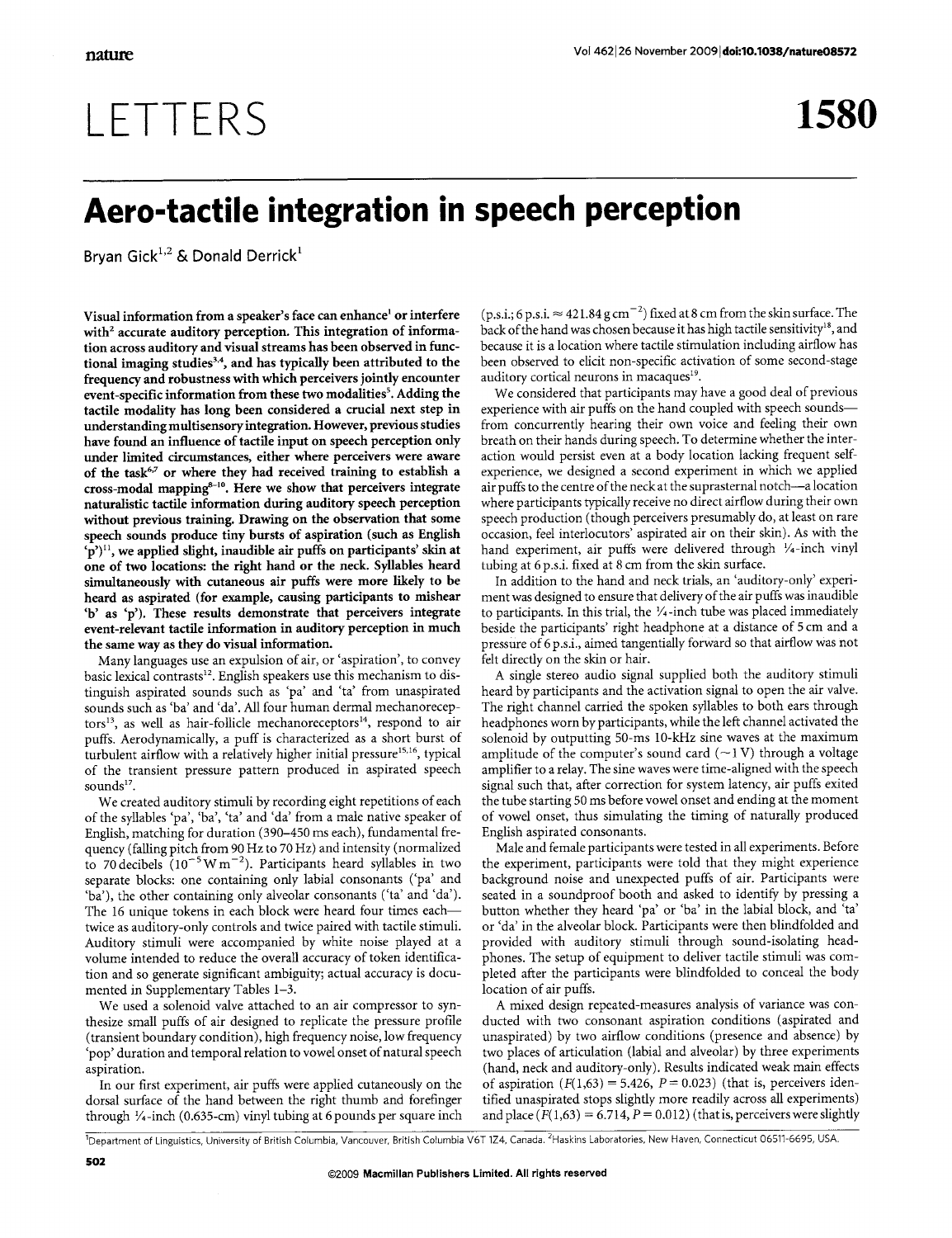

Figure 1 | Interaction graphs for the hand experiment with standard error bars. a, Labial; b, alveolar.

more accurate discerning alveolar versus labial stops), and strong main effects of aspiration  $\times$  airflow  $(F(1,63) = 26.095, P < 0.001)$ (airflow caused perception of both unaspirated and aspirated stops as aspirated more often) and aspiration  $\times$  airflow  $\times$  experiment  $(F(2,63) = 7.600, P = 0.001)$  (that is, the effect of airflow applied to the neck and hand experiments, but not to the auditory-only experiment). There was no significant main effect of airflow, or of interaction between airflow and experiment (that is, application of airflow does not affect overall accuracy of perception of stimuli). No other significant effects were observed.

To identify whether there were significant interactions between aspiration and airflow in the hand and neck experiments, but not the auditory-only experiment, separate analyses of variance with repeated measures factors of aspiration (aspirated versus unaspirated) and air puffs (present versus absent) were conducted for both the alveolar and labial blocks of all experiments. Furthermore, to determine whether these interactions demonstrated augmentation of aspirated stop perception as well as interference with unaspirated stop perception, one-way repeated-measures analyses of variance comparing air puffs (present versus absent) were run separately for aspirated and unaspirated tokens.

Results for the hand experiment showed that the interaction of air puffs with the perception of aspiration was significant ( $\alpha$ = 0.05) for both the alveolar  $(F(1,21) = 17.888, P < 0.001,$  partial  $\eta^2 = 46.0\%)$ and labial  $(F(1,21) = 14.785, P < 0.001,$  partial  $\eta^2 = 41.3\%$ ) blocks (Fig. 1). Further, the presence of an air puff enhanced correct identification of aspirated tokens ('pa'  $(F(1,21) = 14.309, P = 0.001,$ partial  $\eta^2 = 40.5\%$ ) and 'ta'  $(F(1,21) = 8.650, P = 0.008,$  partial  $\eta^2$  = 29.2%)), and interfered with correct identification of unaspirated tokens ('ba'  $(F(1,21) = 5.597, P = 0.028,$  partial  $\eta^2 = 21.0\%)$ and 'da'  $(F(1,21) = 16.979, P < 0.001,$  partial  $\eta^2 = 44.7\%)$ .

Results for the neck experiment showed that the interaction of air puffs with the perception of aspiration was significant for both the alveolar (F(1,21) = 5.486, P = 0.029, partial  $\eta^2$  = 20.7%) and labial  $(F(1,21) = 8.404, P = 0.009, partial \eta^2 = 28.6\%) blocks (Fig. 2).$ Further, the presence of an air puff enhanced correct identification of aspirated tokens ('pa'  $(F(1,21) = 7.140, P = 0.014,$  partial  $\eta^2 = 25.4\%)$ and 'ta' ( $F(1,21) = 6.020$ ,  $P = 0.023$ , partial  $\eta^2 = 22.3\%)$ ) and showed a



Figure 2 <sup>|</sup> Interaction graphs for the neck experiment with standard error bars. a, Labial; b, alveolar.



Figure 3 <sup>|</sup> Interaction graph for control experiment with standard error bars. a, Labial; b, alveolar.

weak effect of interference with correct identification of unaspirated tokens ('ba'  $(F(1,21) = 3.421, P = 0.078,$  partial  $\eta^2 = 14.0\%$ ) and 'da'  $(F(1,21) = 1.291, P = 0.269,$  partial  $n^2 = 5.8\%)$ .

No significant interaction between aspiration and air puffs was found for the auditory-only experiment (alveolar or labial block,  $F(1,21)$  < 1), confirming that participants could not hear the airflow or compressor activation (Fig. 3).

Our findings support the hypothesis that the human perceptual system integrates specific, event-relevant information across auditory and tactile modalities in much the same way as has been previously observed in auditory-visual coupling. This effect occurs in perceivers without previous training or awareness of the task, and at body locations where the effect is unlikely to be reinforced by frequent experience. These results complement recent work showing the involvement of the somatosensory system in speech perception<sup>20</sup>, suggesting that the neural processing of speech is more broadly multimodal than previously believed. The methods used in this paper represent a model that will enable future functional imaging studies of passive audiotactile and visuo-tactile integration, as well as behavioural studies of multi-sensory perception in previously untested populations, including infants and the blind. As these findings describe perceptual enhancement during passive perception, they imply possible future directions in audio and telecommunication applications and aids for the hearing impaired.

## METHODS SUMMARY

Synthetic air puffs. The airflow device consisted of a 3-gallon (11.35-l) Jobmate oil-less air compressor connected to an IQ Valves on–off two-way solenoid valve (model W2-NC-L8PN-S078-MB-W6.0-V110) connected to a Campbell Hausfeld MP513810 air filter, which reduced the sound volume conducted through the  $\frac{1}{4}$ -inch vinyl tubing. The tubing was passed through a cable port into the soundproof room and mounted on a microphone boom-stand. The synthetic puff airflow was quickly turbulent upon leaving the tube, with an average turbulence duration of 84 ms, compared with 60 ms voice onset time for our speaker's average (mean) 'pa', and close to the range of voice onset time of 54–80 ms for English word-onset voiceless (aspirated) stops $^{12}$ . The output pressure of the synthesized puffs was adjusted so that impact was minimally perceptible by participants. As such, microphone recordings at 8 cm showed an average peak relative non-dimensional pressure of 0.023 for the synthetic puffs, compared with 0.096 for our speaker's average 'pa'.

Procedure. In total, we tested 66 participants, 22 for each of the experimental trials (hand and neck) and the auditory-only trial. Half received the labial ('pa', 'ba') block first, and half received the alveolar ('ta', 'da') block first. Within each block, participants heard 12 practice tokens (six with and six without air puffs) followed by 16 experimental tokens for each condition (aspirated versus unaspirated, puff versus no puff, randomized), totalling 64 experimental tokens per block. A custom-built computer program written in Java 1.6 recorded responses from a customized keypad and presented new tokens 1,500 ms after each response. Half of the participants pressed the left button to indicate an aspirated response, and half pressed the right button.

## Received 1 September; accepted 9 October 2009.

Sumby, W. H. & Pollack, I. Visual contribution to speech intelligibility in noise. J. Acoust. Soc. Am. 26, 212–215 (1954).